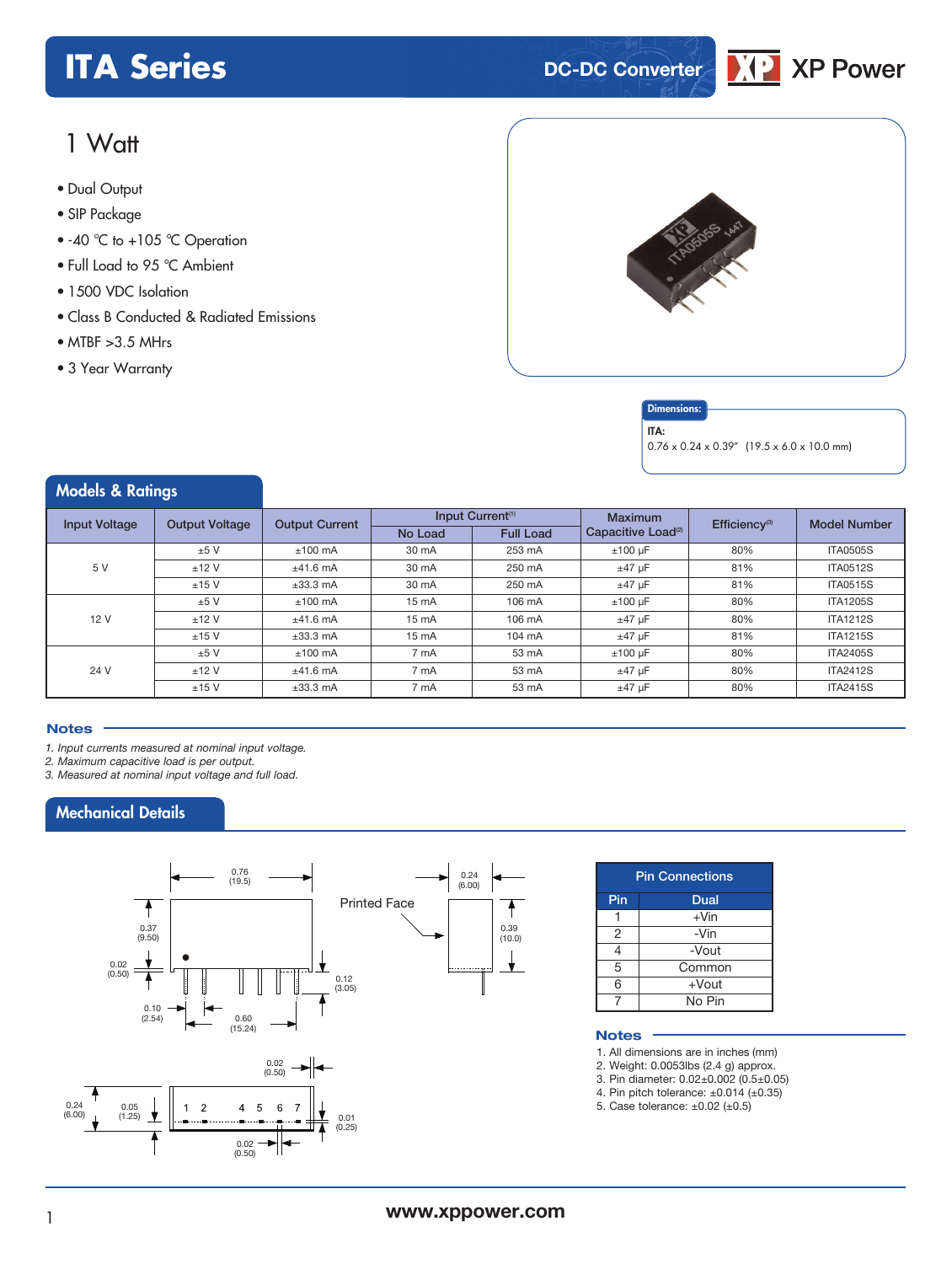# **ITA Series**





Input

| Characteristic         | <b>Minimum</b> | <b>Typical</b> | <b>Maximum</b> | <b>Units</b>                | <b>Notes &amp; Conditions</b>              |
|------------------------|----------------|----------------|----------------|-----------------------------|--------------------------------------------|
|                        | 4.5            |                | 5.5            | <b>VDC</b>                  | 5 V nominal                                |
| Input Voltage Range    | 10.8           |                | 13.2           | <b>VDC</b>                  | 12 V nominal                               |
|                        | 21.6           |                | 26.4           | <b>VDC</b>                  | 24 V nominal                               |
| Input Filter           | Capacitor      |                |                |                             |                                            |
| Input Reflected Ripple |                |                | 15             | mA pk-pk                    | Through 12 µH inductor and 47 µF capacitor |
|                        |                |                | q              | VDC for 1000 ms 5 V models  |                                            |
| Input Surge            |                |                | 18             | VDC for 1000 ms 12 V models |                                            |
|                        |                |                | 30             | VDC for 1000 ms 24 V models |                                            |

# **Output**

| Characteristic                  | <b>Minimum</b> | <b>Typical</b> | Maximum    | <b>Units</b> | <b>Notes &amp; Conditions</b>                                                               |
|---------------------------------|----------------|----------------|------------|--------------|---------------------------------------------------------------------------------------------|
| <b>Output Voltage</b>           | ±5             |                | ±15        | <b>VDC</b>   | See Models and Ratings table                                                                |
| <b>Initial Set Accuracy</b>     |                |                | ±5         | $\%$         | At 70% load                                                                                 |
| Minimum Load                    | 10             |                |            | %            | Minimum load required to meet specification. Operation at<br>no load will not cause damage. |
| Line Regulation                 |                |                | ±1.2       | %/1%Vin      |                                                                                             |
| <b>Load Regulation</b>          |                |                | $+5, -2.5$ | $\%$         | From 10% to full load from 70% load point                                                   |
| <b>Cross Regulation</b>         |                |                | ±5         | %            | When one load is varied between 25% and 100% and other<br>is fixed at 100%                  |
| Ripple & Noise                  |                |                | 60         | mV pk-pk     | 20 MHz bandwidth. Measured using 0.1 µF ceramic capacitor                                   |
| <b>Short Circuit Protection</b> |                |                |            |              | Continuous, with auto recovery                                                              |
| Maximum Capacitive Load         |                |                |            |              | See Models and Ratings table                                                                |
| <b>Temperature Coefficient</b>  |                |                | 0.02       | $\%$ /°C     |                                                                                             |

| <b>General</b>               |                 |                |                |                  |                               |
|------------------------------|-----------------|----------------|----------------|------------------|-------------------------------|
| Characteristic               | <b>Minimum</b>  | <b>Typical</b> | <b>Maximum</b> | <b>Units</b>     | <b>Notes &amp; Conditions</b> |
| Efficiency                   |                 | 80             |                | %                | See Models and Ratings table  |
| Isolation: Input to Output   | 1500            |                |                | <b>VDC</b>       |                               |
| <b>Switching Frequency</b>   | 40/50           |                | 50/70          | kHz              | 5 V/12-24 V input             |
| <b>Isolation Resistance</b>  | 10 <sup>9</sup> |                |                | Ω                |                               |
| <b>Isolation Capacitance</b> |                 | 50             |                | pF               |                               |
| Power Density                |                 |                | 14             | Win <sup>3</sup> |                               |
| Mean Time Between Failure    | 3.6             |                |                | <b>MHrs</b>      | MIL-HDBK-217F, +25 °C GB      |
| Weight                       |                 | 0.0053(2.4)    |                | Ib(g)            |                               |

| <b>Environmental</b>         |                |                |                |              |                                                   |
|------------------------------|----------------|----------------|----------------|--------------|---------------------------------------------------|
| Characteristic               | <b>Minimum</b> | <b>Typical</b> | <b>Maximum</b> | <b>Units</b> | <b>Notes &amp; Conditions</b>                     |
| <b>Operating Temperature</b> | $-40$          |                | $+105$         | °C           | Derate from 100% load at +95 °C to 90% at +105 °C |
| Storage Temperature          | -55            |                | $+125$         | °C           |                                                   |
| Case Temperature             |                |                | $+115$         | °C           |                                                   |
| Humidity                     |                |                | 95             | %RH          | Non-condensing                                    |
| Cooling                      |                |                |                |              | Natural convection                                |